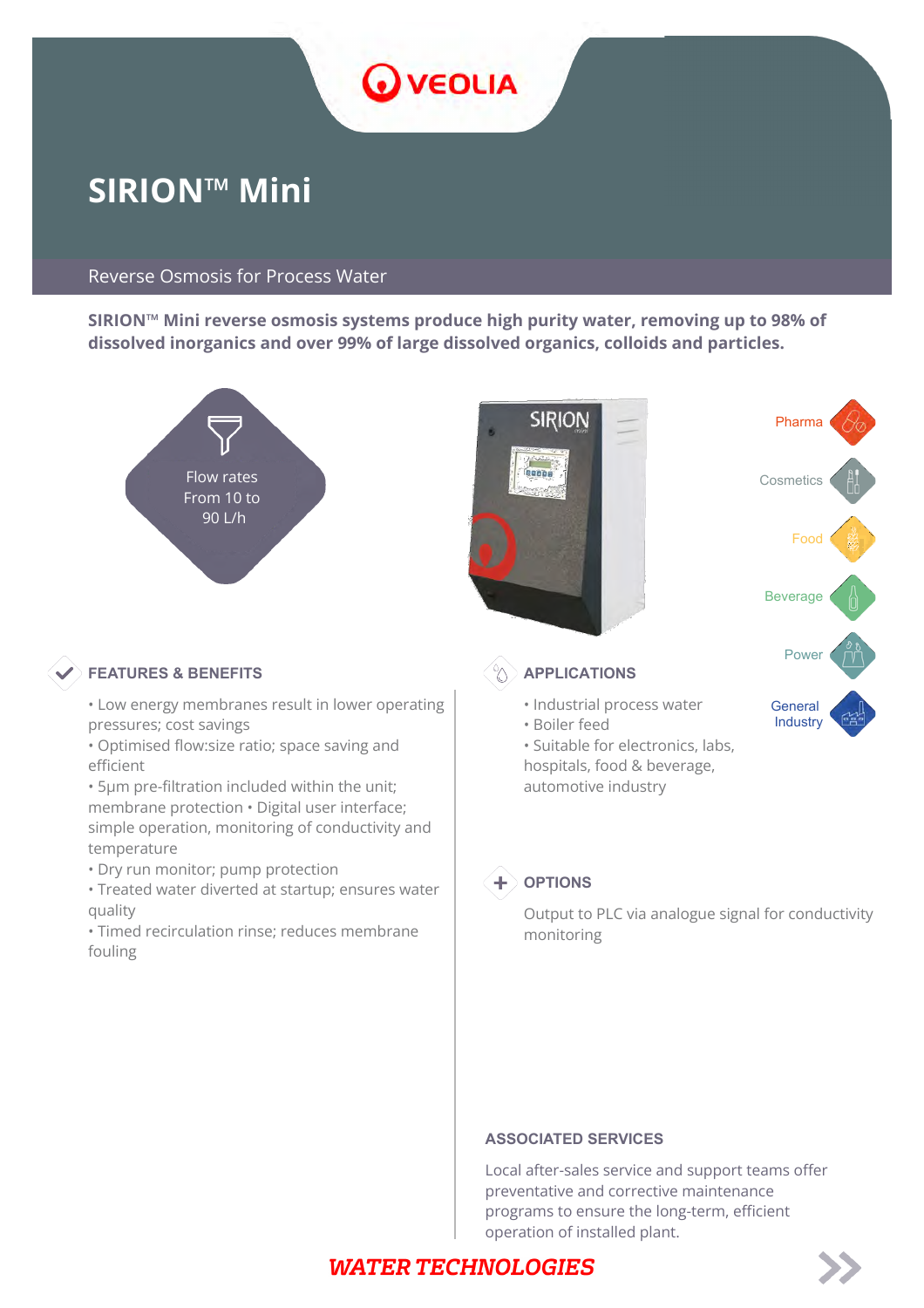| <b>Model</b>              | Unit               | 10-15-EP        | 10-40-EP  | 10-80-EP |  |  |
|---------------------------|--------------------|-----------------|-----------|----------|--|--|
| Inlet Salinity TDS (NaCl) | mg/l               | Up to 1000 mg/L |           |          |  |  |
| Typical Design Flux       | 1/h/m <sup>2</sup> | $18 - 36$       |           |          |  |  |
| Permeate Nominal Flowrate | $m^3/h$            | $10 - 20$       | $30 - 45$ | 60-90    |  |  |
| Nominal Feed Flowrate     | $m^3/h$            | 40<br>90        |           | 170      |  |  |
| Recovery                  | $\frac{0}{0}$      | 50              |           |          |  |  |
| <b>Installed Power</b>    | kW                 | 0.245           |           |          |  |  |

*Flow rates are dependent on feed water quality, those quoted are typical values based on water at 12°C, 1000 ppm TDS & SDI <3.*

#### **System Dimensions**

| <b>Model</b>                  | <b>Unit</b> | 10-15-EP | 10-40-EP | 10-80-EP |  |  |  |
|-------------------------------|-------------|----------|----------|----------|--|--|--|
| <b>Total Installed Length</b> | m           | 0.38     |          |          |  |  |  |
| Total Installed Width         | m           | 0.45     |          |          |  |  |  |
| <b>Total Installed Height</b> | m           | 0.70     |          |          |  |  |  |
| Empty Weight <sup>1</sup>     | kg          | 30       | 32       | 35       |  |  |  |
| <b>Operating Weight</b>       | kg          | 53       | 60       |          |  |  |  |

#### **Pipes Connections**

| <b>Model</b>             | <b>Unit</b> | 10-15-EP | 10-40-EP | 10-80-EP |  |  |
|--------------------------|-------------|----------|----------|----------|--|--|
| <b>Feed US Customary</b> | ın          |          | 3/4"     |          |  |  |
| Permeate                 | <b>DN</b>   | $8/6$ mm |          |          |  |  |
| Concentrate              | <b>DN</b>   |          | $8/6$ mm |          |  |  |

#### **Materials of Construction Environmental Conditions**

| 0 <sup>o</sup> | Low pressure Pipework  | l Parameter                 | Unit   Value |  |
|----------------|------------------------|-----------------------------|--------------|--|
|                | High pressure Pipework | Minimum ambient temperature |              |  |

#### **Feed water Requirements**

| Parameter                            | <b>Unit</b>  | Value          |                           |             |              |
|--------------------------------------|--------------|----------------|---------------------------|-------------|--------------|
| Minimum water temperature            | $^{\circ}$ C | 5              | <b>Power Requirements</b> |             |              |
| Maximum water temperature            | $^{\circ}$ C | 30             | <b>Parameter</b>          | <b>Unit</b> | <b>Value</b> |
| Minimum supply pressure              | barg         | $\overline{2}$ | Voltage                   | V           | 230          |
| Maximum supply pressure              | barg         | 6              | Frequency                 | Hz          | 50           |
| Max Silt Density Index (SDI)         |              | $<$ 3          | Phases                    |             | 1/N/PE       |
| Max Oil and Grease                   | mg/l         | 0              |                           |             |              |
| Maximum Inlet Turbidity              | <b>NTU</b>   | $< 1$ NTU      |                           |             |              |
| Max inlet Free Chlorine Cl2          | mg/l         | < 0.1          |                           |             |              |
| $Max$ inlet Iron Fe <sup>3+</sup>    | mg/l         | < 0.05         |                           |             |              |
| Max inlet Manganese Mn <sup>2+</sup> | mg/l         | < 0.05         |                           |             |              |
| Max inlet Aluminium Al <sup>3+</sup> | mg/l         | < 0.05         |                           |             |              |

#### **Typical Treated Water Quality**

| l Parameter                   | <b>Unit</b>   | <b>Value</b>   |
|-------------------------------|---------------|----------------|
| <b>Typical Salt Rejection</b> | $\frac{0}{0}$ | 96-98          |
| l Permeate Pressure.          | barg          | inlet pressure |

| <b>Parameter</b>            | <b>Unit</b> | Value      |
|-----------------------------|-------------|------------|
| Minimum ambient temperature |             |            |
| Maximum ambient temperature |             | $\Delta()$ |
| <b>Maximum humidity</b>     |             |            |

#### **Power Requirements**

| <b>Parameter</b> | <b>Unit</b> | Value     |
|------------------|-------------|-----------|
| Voltage          |             | 230       |
| Frequency        | Hz          | $\sim$ () |
| <b>Phases</b>    | $\sim$      | 1/N/PF    |

## *Designed and Manufactured by Solys Veolia*

#### **[www.veoliawatertechnologies.com](http://www.veoliawatertechnologies.com)**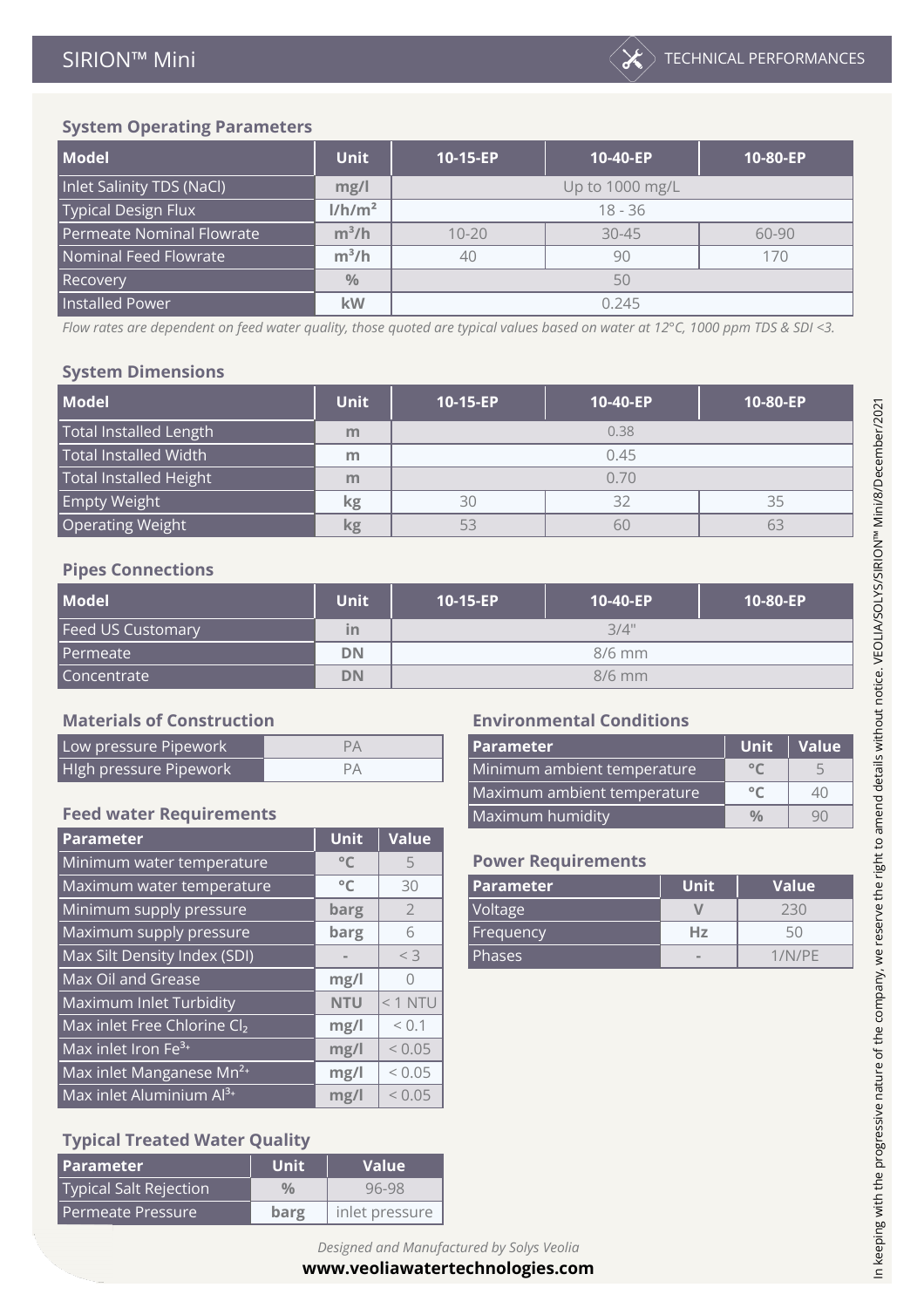

# **SIRION™ Midi**

#### Reverse Osmosis for Process Water

**SIRION™ Midi reverse osmosis systems produce high purity water, removing up to 98% of dissolved inorganics and over 99% of large dissolved organics, colloids and particles.**



#### **HYDREX™ CHEMICALS**

Hydrex® 4000 water treatment chemicals from Veolia Water Technologies should be used for optimized plant operation.

#### **ASSOCIATED SERVICES**

Local after-sales service and support teams offer preventative and corrective maintenance programs to ensure the long-term, efficient operation of installed plant.

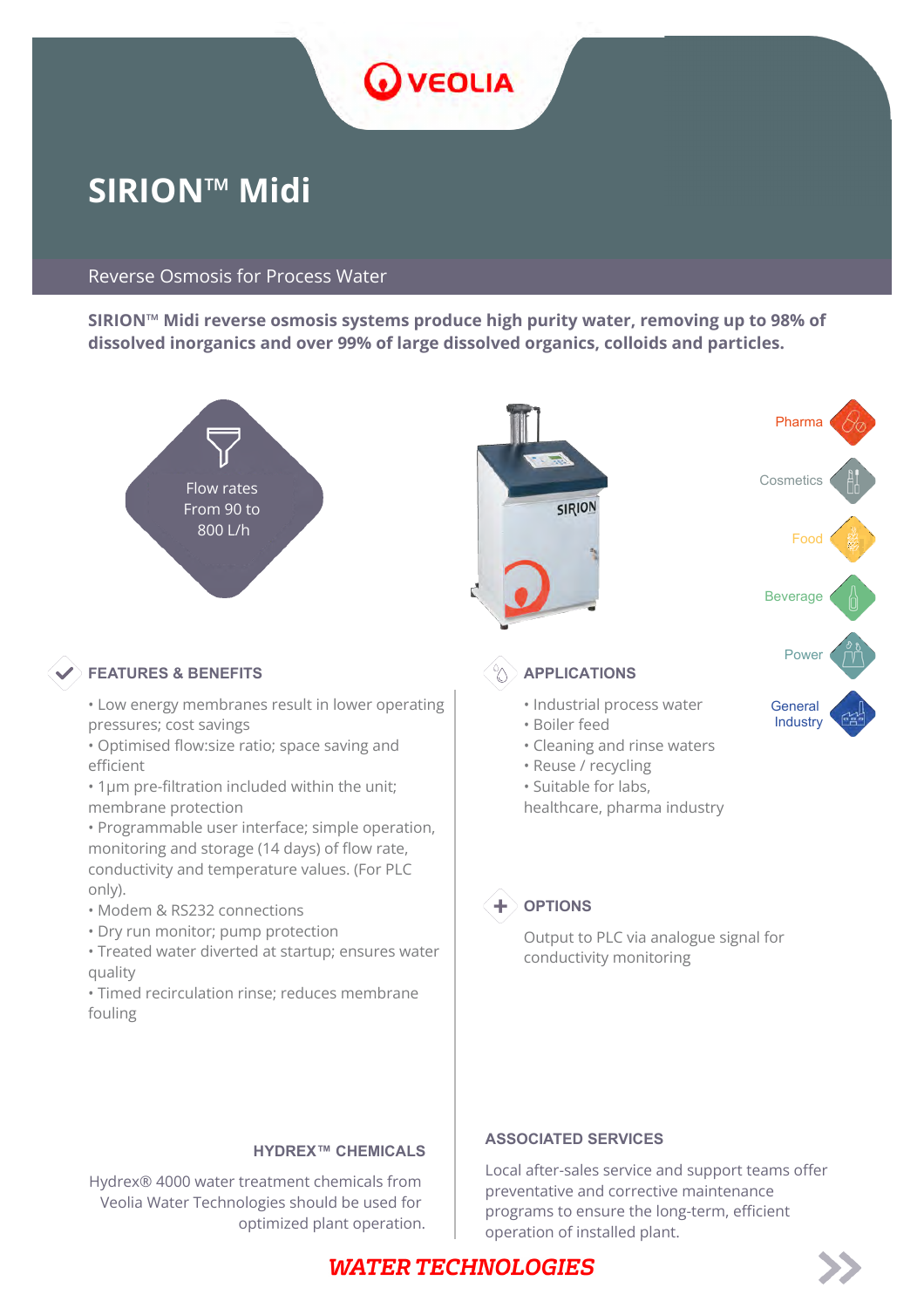| <b>Model</b>               | <b>Unit</b>        | 10-100EP      | 10-200EP        | 10-300EP      | 10-500EP      | 10-750EP     |
|----------------------------|--------------------|---------------|-----------------|---------------|---------------|--------------|
| Inlet Salinity TDS (NaCl)  | mg/l               |               | Up to 1000 mg/L |               |               |              |
| <b>Typical Design Flux</b> | 1/h/m <sup>2</sup> |               | $25 - 32$       |               |               |              |
| Permeate Nominal Flowrate  | $m^3/h$            | $0.09 - 0.11$ | $0.18 - 0.22$   | $0.28 - 0.33$ | $0.45 - 0.55$ | $0.65 - 0.8$ |
| Nominal Feed Flowrate      | $m^3/h$            | 0.15          | 0.30            | 0.45          | 0.75          | 1.00         |
| <b>Recovery</b>            | $\frac{0}{0}$      | $67 - 75$     |                 |               |               |              |
| <b>Installed Power</b>     | kW                 |               |                 |               |               |              |

*Flow rates are dependent on feed water quality, those quoted are typical values based on water at 12°C, 1000 ppm TDS & SDI <3.*

#### **System Dimensions**

| <b>Model</b>                       | <b>Unit</b> | 10-100EP | 10-200EP | 10-300EP | 10-500EP | 10-750EP |
|------------------------------------|-------------|----------|----------|----------|----------|----------|
| <b>Total Installed Length</b>      | m           |          |          | 0.62     |          |          |
| Total Installed Width <sup>1</sup> | m           |          | 0.60     |          |          |          |
| <b>Total Installed Height</b>      | m           | 1.01     | 1.26     | 1 26     | 1.26     | 1.26     |
| <b>Operating Weight</b>            | kg          | 59       | 61       | 68       | 73       | 95       |

#### **Pipes Connections**

| <b>Model</b>       | <b>Unit</b> | 10-100EP | 10-200EP   10-300EP | $\vert$ 10-500EP | 10-750EP |
|--------------------|-------------|----------|---------------------|------------------|----------|
| Feed               | <b>DN</b>   |          | 12                  | 15               | 15       |
| Permeate           | DN          | 1つ       | 12                  | 15               | 15       |
| Permeate diversion | DN          |          | 12                  | 15               | 15       |
| Concentrate        | DN          |          | 12                  | 1つ               | 12       |

#### **Materials of Construction Environmental Conditions**

| Low pressure Pipework  |  | l Parameter                 | Unit   Value   |  |
|------------------------|--|-----------------------------|----------------|--|
| High pressure Pipework |  | Minimum ambient temperature | 0 <sup>o</sup> |  |

#### **Feed water Requirements**

|                                      |              |                | Maximum humidity          |             | $\frac{0}{0}$ | 9            |
|--------------------------------------|--------------|----------------|---------------------------|-------------|---------------|--------------|
| Parameter                            | <b>Unit</b>  | Value          |                           |             |               |              |
| Minimum water temperature            | $^{\circ}$ C | 5              | <b>Power Requirements</b> |             |               |              |
| Maximum water temperature            | $^{\circ}$ C | 30             |                           |             |               |              |
| Minimum supply pressure              | barg         | $\overline{2}$ | <b>Parameter</b>          | <b>Unit</b> |               | <b>Value</b> |
| Maximum supply pressure              | barg         | 6              | Voltage                   | V           |               | 230          |
| Max Silt Density Index (SDI)         |              | $<$ 3          | Frequency                 | Hz          |               | 50           |
|                                      |              |                | Phases                    |             |               | 1/N/PE       |
| Max Oil and Grease                   | mg/l         | $\bigcap$      |                           |             |               |              |
| Maximum Inlet Turbidity              | <b>NTU</b>   | $<$ 1          |                           |             |               |              |
| Max inlet Free Chlorine Cl2          | mg/l         | < 0.1          |                           |             |               |              |
| Max inlet Iron Fe <sup>3+</sup>      | mg/l         | < 0.05         |                           |             |               |              |
| Max inlet Manganese Mn <sup>2+</sup> | mg/l         | < 0.05         |                           |             |               |              |
| Max inlet Aluminium Al <sup>3+</sup> | mg/l         | < 0.05         |                           |             |               |              |
|                                      |              |                |                           |             |               |              |

#### **Typical Treated Water Quality**

| l Parameter            | <b>Unit</b>   | <b>Value</b>   |
|------------------------|---------------|----------------|
| Typical Salt Rejection | $\frac{0}{0}$ | 96-98          |
| l Permeate Pressure.   | barg          | inlet pressure |

| <b>Parameter</b>            | <b>Unit</b> | Value |
|-----------------------------|-------------|-------|
| Minimum ambient temperature |             |       |
| Maximum ambient temperature |             | 41'   |
| Maximum humidity            |             |       |

#### **Power Requirements**

| <b>Parameter</b> | <b>Unit</b> | Value  |
|------------------|-------------|--------|
| Voltage          |             | 230    |
| Frequency        | Hz          | 5()    |
| <b>Phases</b>    | $\sim$      | 1/N/PF |

## *Designed and Manufactured by Solys Veolia*

#### **[www.veoliawatertechnologies.com](http://www.veoliawatertechnologies.com)**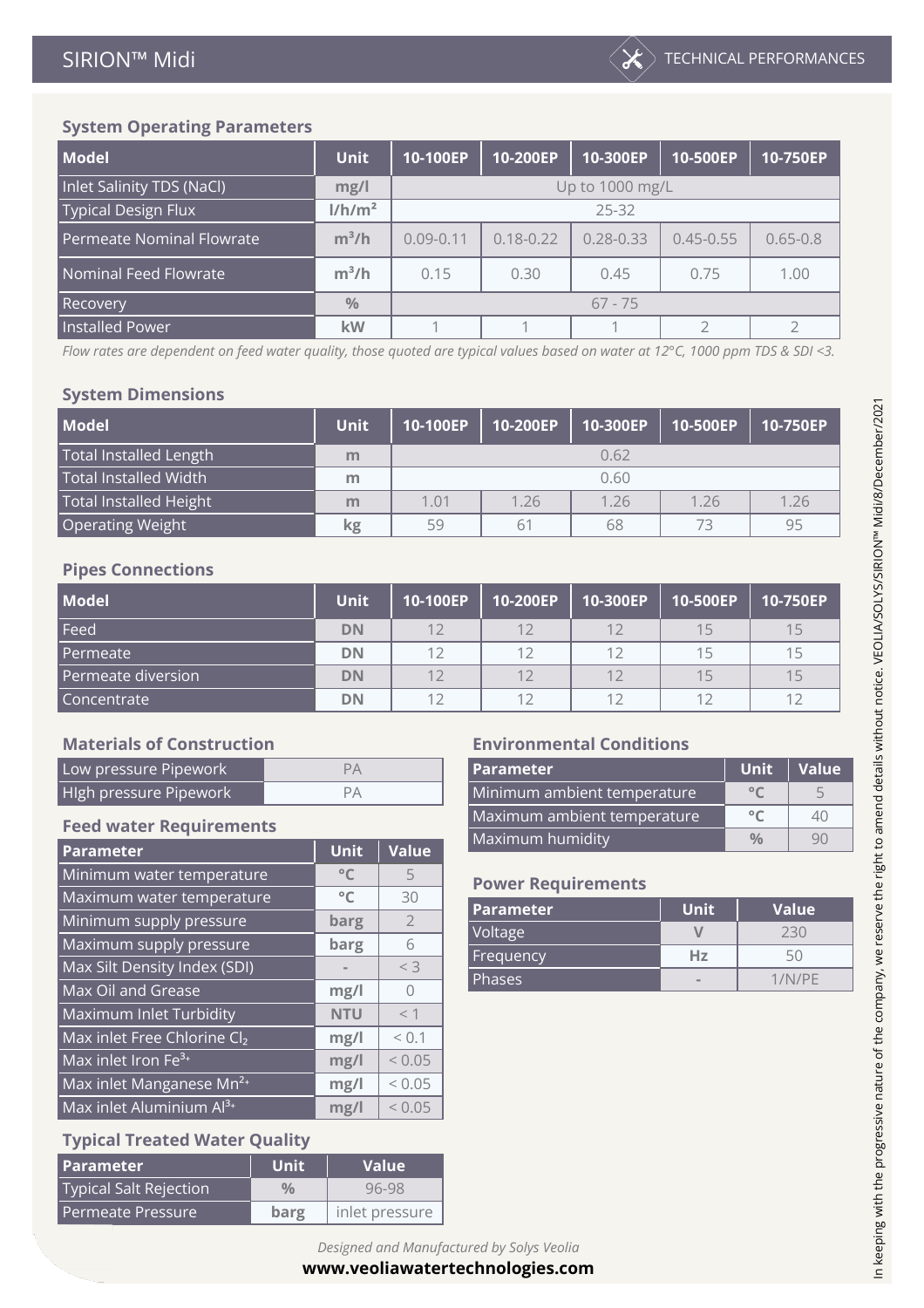

# **SIRION™ Mega**

#### Reverse Osmosis for Process Water

**SIRION™ Mega reverse osmosis system produce high purity water, removing up to 98% of dissolved inorganics and over 99% of large dissolved organics, colloids and particles. Plug & play unit suitable for transportation into a container. 7 models available. All versions available according to European standards.**



#### **FEATURES & BENEFITS**  $\left(\begin{matrix} \otimes \\ \mathbf{A} \end{matrix}\right)$  applications

- Low energy membranes result in lower operating | we Purified water Power pressure; cost savings.
- Feed salinity up to 1000 ppm TDS (NaCl).
- Chemical injections points only (no dosing set). • 5 μm pre-filtration included within the unit for
- membrane protection.
- Dry run monitor; pump protection.
- Frequency controlled variable speed pump can save up to 50% of electrical power required by conventional systems.
- Concentrate throttling valve for flow adjustment.
- Concentrate Recirculation.
- Skid-mounted, standardized systems; short lead times, quick installation and start-up.
- CIP connections.

• Programmable user interface; simple operation, monitoring and storage of pressure, flow rate, conductivity and temperature values. (For PLC only.)

• Modem & RS232 connections.

#### **HYDREX™ CHEMICALS**

Hydrex® 4000 water treatment chemicals from Veolia Water Technologies should be used for optimized plant operation.

- Purified water
- Utility water
- Boiler feed
- Industrial process water
- Cooling water
- Reuse / recycling
- Electronics
- Hospitals/healthcare
- Chemical industry
- Primary metals industry

## **OPTIONS**

- Concentrate dump valve
- 1st stage backpressure valve
- 1st stage CIP flush valve
- Permeate divert
- HMI/PLC version

#### **ASSOCIATED SERVICES**

Local after-sales service and support teams offer preventative and corrective maintenance programs to ensure the long-term, efficient operation of installed plant.

# General **Industry**



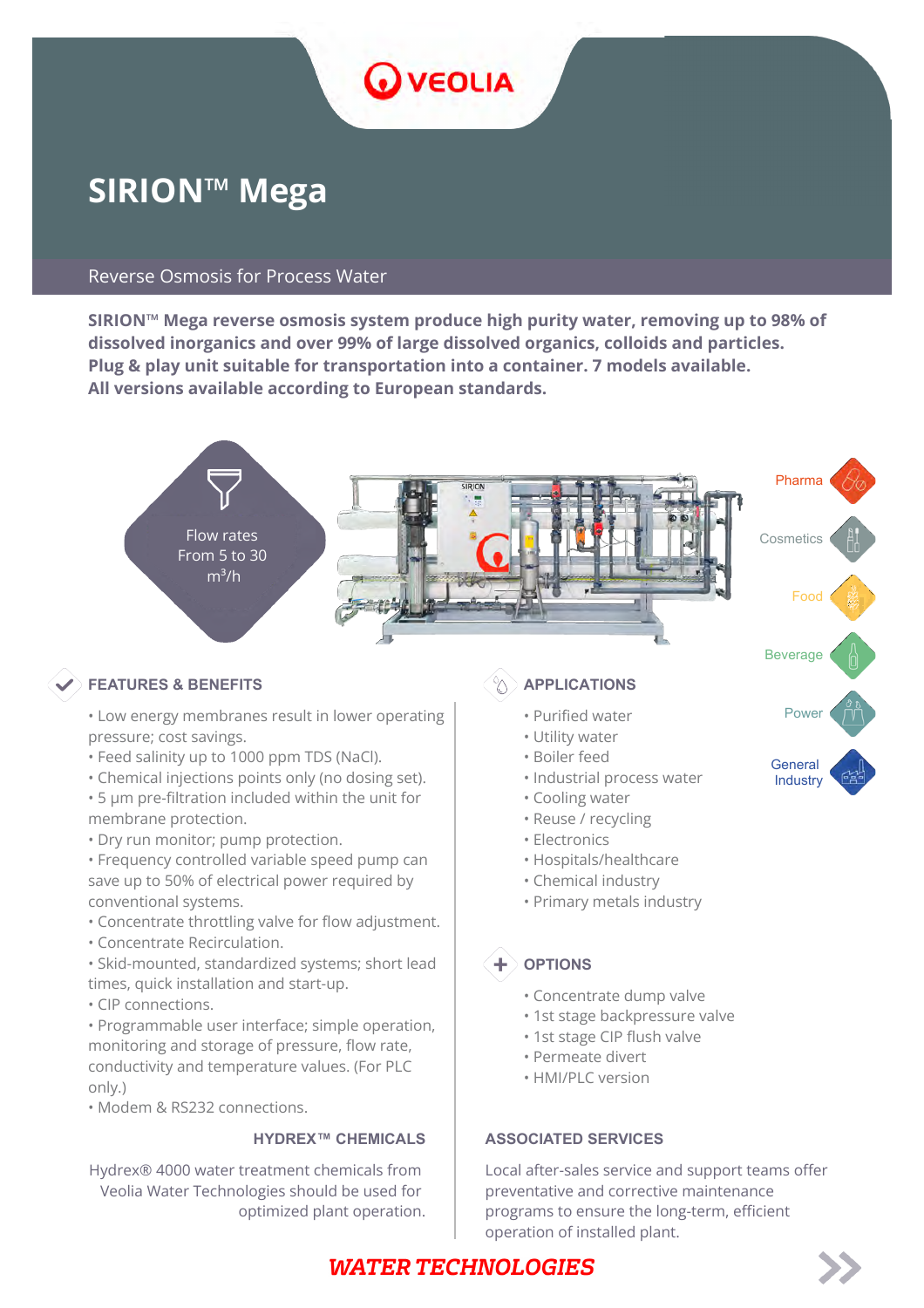

| <b>Model</b>                 | <b>Unit</b>        | 110x2           | 110x3 | 110x4 | 210x4 | 211x4 | 211x5 | 320x5 |
|------------------------------|--------------------|-----------------|-------|-------|-------|-------|-------|-------|
| Inlet Salinity TDS (NaCl)    | mg/l               | Up to 1000 mg/L |       |       |       |       |       |       |
| <b>Typical Design Flux</b>   | 1/h/m <sup>2</sup> | 30.50           |       |       |       |       |       |       |
| Permeate Nominal Flowrate    | $m^3/h$            |                 | 7.5   | 10    | 15    | 20    | 25    | 30    |
| <b>Nominal Feed Flowrate</b> | $m^3/h$            | 6.30            | 9.40  | 12.50 | 18.80 | 25.00 | 31.30 | 37.50 |
| <b>Recovery</b>              | $\frac{0}{0}$      | $75 - 80$       |       |       |       |       |       |       |
| <b>Installed Power</b>       | kW                 | 8               | 11    | 11    | 15    | 19    | 22    | 30    |

*Selection of models must be done following RO projections based on project specific inlet water characteristics. Flow rates and installed power are dependent on feed water quality, those quoted are typical values based on 1000 ppm TDS & SDI <3.*

#### **System Dimensions**

| <b>Model</b>                       | <b>Unit</b> | 110x2 | 110x3 | 110x4 | 210x4 | 211x4 | 211x5 | 320x5 |
|------------------------------------|-------------|-------|-------|-------|-------|-------|-------|-------|
| <b>Total Installed Length</b>      | m           | 4.10  | 4.10  | 4.90  | 4.90  | 4.90  | 5.90  | 5.90  |
| Total Installed Width <sup>1</sup> | m           | 0.90  | 0.90  | 0.90  | 0.90  | 0.90  | 0.90  | 0.90  |
| <b>Total Installed Height</b>      | m           | 1.75  | 1.85  | 1.85  | 1.85  | 2.15  | 2.26  | 2.28  |
| <b>Empty Weight</b>                | kg          | 980   | 1100  | 1150  | 1200  | 1350  | 1700  | 1700  |

#### **Pipes Connections**

| <b>Model</b>           | <b>Unit</b> | 110x2 | 110x3 | 110x4 | 210x4 | 211x4 | 211x5 | 320x5 |
|------------------------|-------------|-------|-------|-------|-------|-------|-------|-------|
| Feed                   | <b>DN</b>   | 40    | 40    | 50    | 50    | 65    | 65    | 80    |
| Permeate               | <b>DN</b>   | 40    | 40    | 40    | 50    | 50    | 65    | 65    |
| Permeate diversion     | <b>DN</b>   | 32    | 32    | 32    | 40    | 40    | 50    | 50    |
| Concentrate            | <b>DN</b>   | 40    | 40    | 40    | 40    | 40    | 40    | 50    |
| CIP Inlet              | <b>DN</b>   | 40    | 40    | 50    | 50    | 50    | 50    | 65    |
| CIP concentrate outlet | <b>DN</b>   | 40    | 40    | 40    | 50    | 50    | 50    | 65    |
| CIP permeate outlet    | <b>DN</b>   | 40    | 40    | 40    | 50    | 50    | 50    | 65    |

#### **Environmental Conditions Materials of Construction**

| <b>Parameter</b>            | <b>Unit</b>   | Value |                       | Epoxy-polyester co  |
|-----------------------------|---------------|-------|-----------------------|---------------------|
| Minimum ambient temperature | $\circ$ (     |       | Skid                  | carbon steel        |
| Maximum ambient temperature | $^{\circ}$    | 40    | Control Cabinet       | Mild Steel, RAL 703 |
| Maximum humidity            | $\frac{0}{0}$ | 90    |                       |                     |
|                             |               |       | Low pressure Pipework | PVC-L               |

## **Feed water Requirements Power Requirements**

| <b>Parameter</b>                     | <b>Unit</b>  | Value          | POWER Requirements                               |               |                |  |  |
|--------------------------------------|--------------|----------------|--------------------------------------------------|---------------|----------------|--|--|
|                                      |              |                | Parameter                                        | <b>Unit</b>   | <b>Value</b>   |  |  |
| Minimum water temperature            | $^{\circ}$ C | 5              | Voltage                                          | $\vee$        | 380 / 420      |  |  |
| Maximum water temperature            | $^{\circ}$ C | 30             |                                                  |               |                |  |  |
| Minimum supply pressure              | barg         | $\overline{2}$ | Frequency                                        | Hz            | 50             |  |  |
|                                      |              | 6              | <b>Phases</b>                                    |               | 3              |  |  |
| Maximum supply pressure              | barg         |                | Other voltage or frequency available on request. |               |                |  |  |
| Max Silt Density Index (SDI)         |              | $<$ 3          | <b>Typical Treated Water Quality</b>             |               |                |  |  |
| Max Oil and Grease                   | mg/l         | $\bigcap$      |                                                  |               |                |  |  |
| Maximum Inlet Turbidity              | <b>NTU</b>   | $<$ 1          | <b>Parameter</b>                                 | <b>Unit</b>   | <b>Value</b>   |  |  |
|                                      |              |                | <b>Typical Salt Rejection</b>                    | $\frac{0}{0}$ | 96-98          |  |  |
| Max inlet Free Chlorine Cl2          | mg/l         | < 0.1          |                                                  |               |                |  |  |
| Max inlet Iron Fe <sup>3+</sup>      | mg/l         | < 0.05         | Permeate Pressure                                | barg          | inlet pressure |  |  |
| Max inlet Manganese Mn <sup>2+</sup> | mg/l         | ${}_{0.05}$    |                                                  |               |                |  |  |
|                                      |              |                |                                                  |               |                |  |  |
| Max inlet Aluminium Al <sup>3+</sup> | mg/l         | < 0.05         |                                                  |               |                |  |  |

| <b>Parameter</b>                         | Unit          | Value |                        | Epoxy-polyester coated     |
|------------------------------------------|---------------|-------|------------------------|----------------------------|
| Minimum ambient temperature              | $^{\circ}$ C  |       | Skid                   | carbon steel               |
| Maximum ambient temperature              | $\circ$       | 40    |                        |                            |
|                                          |               |       | Control Cabinet        | Mild Steel, RAL 7035, IP54 |
| Maximum humidity                         | $\frac{0}{0}$ | 90    | Low pressure Pipework  | $PVC-U$                    |
| Indoor Design. Non-corrosive atmosphere. |               |       |                        |                            |
|                                          |               |       | High pressure Pipework | AISI 316L                  |

| <b>Parameter</b> | Unit <sup>1</sup>        | Value   |
|------------------|--------------------------|---------|
| Voltage          |                          | 380/420 |
| Frequency        | Hz                       | 51'     |
| <b>Phases</b>    | $\overline{\phantom{a}}$ |         |

| <b>Parameter</b>              | <b>Unit</b>   | <b>Value</b>   |
|-------------------------------|---------------|----------------|
|                               |               |                |
| <b>Typical Salt Rejection</b> | $\frac{0}{0}$ | 96-98          |
| Permeate Pressure             | barg          | inlet pressure |

In keeping with the progressive nature of the company, we reserve the right to amend details without notice. VEOLIA/SOLYS/SIRION™ Mega/8/December/2021 In keeping with the progressive nature of the company, we reserve the right to amend details without notice. VEOLIA/SOLYS/SIRION™ Mega/8/December/2021

*Non corrosive water.*

*Designed and Manufactured by Solys Veolia* **[www.veoliawatertechnologies.com](http://www.veoliawatertechnologies.com)**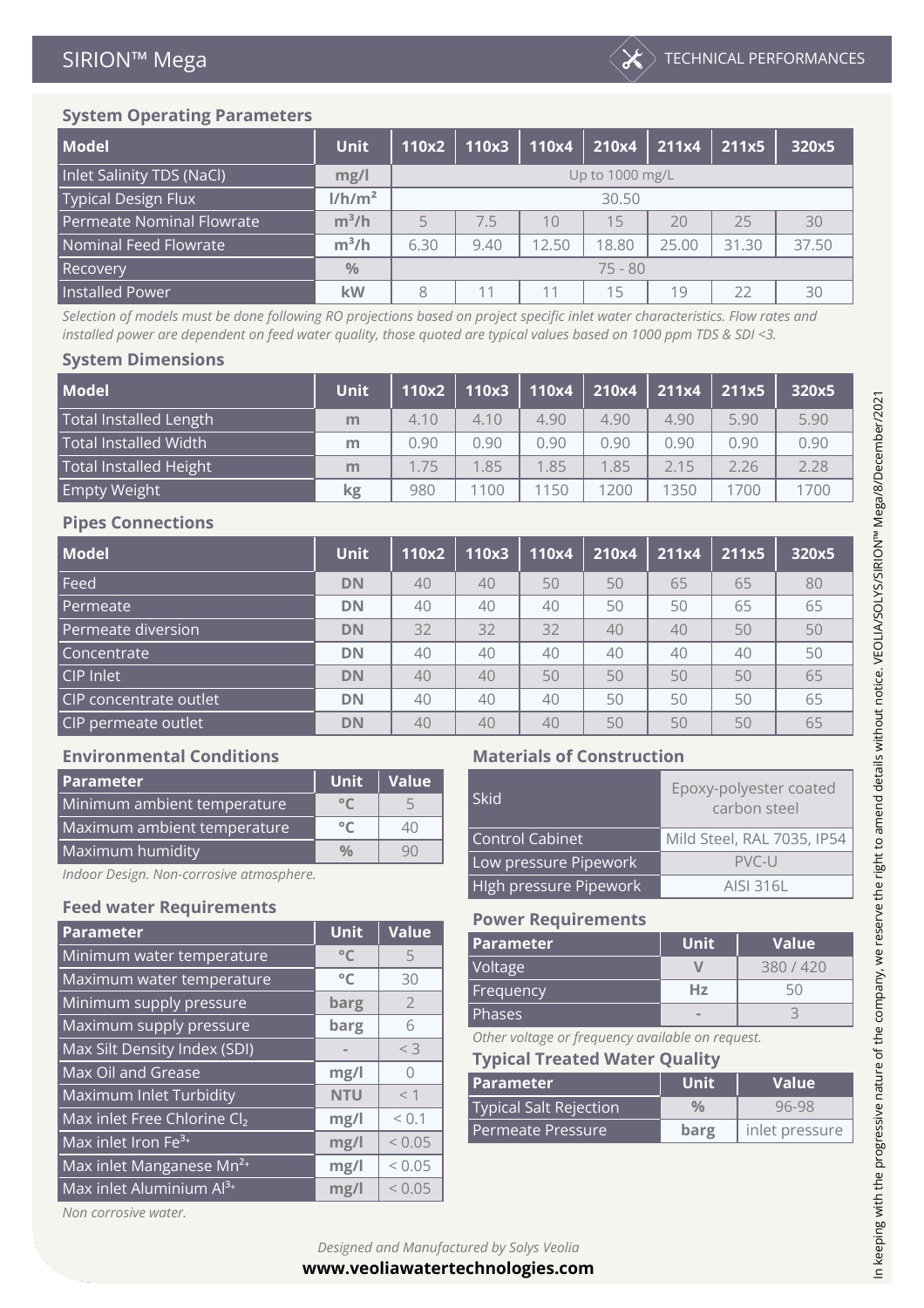

# **SIRION™ Mega (HF)**

#### High Flow and Low Energy Reverse Osmosis for Process Water

**SIRION™ Mega HF reverse osmosis system produce high purity water, removing up to 98% of dissolved inorganics and over 99% of large dissolved organics, colloids and particles. Plug & play unit suitable for transportation into a container. Six models available. Configurable for feed water TDS of 1000 ppm, 3000 ppm or 5000 ppm. All versions available according to European standards.**



## **EXAMPLICATIONS** Beverage **Beverage Beverage APPLICATIONS**

• Low energy membranes result in lower operating pressure; cost savings.

• Frequency controlled variable speed pump (VFD) can save up to 50% on electrical power compared to conventional systems.

• 5 μm pre-filtration included within the unit for membrane protection.

- Dry run monitor; pump protection.
- Raw water rinsing.

• Concentrate throttling valve for flow adjustment.

• Skid-mounted, standardized systems; short lead times, quick installation and start-up.

• CIP manual valves.

• Built-in Ethernet port, 12" touch screen HMI and HUBGRADE™<sup>(1)</sup> ready to facilitate local or remote monitoring and operation.

- Permeate pressure bleed valve.
- Chemical injections points only (no dosing set).

 $^{(1)}$  HUBGRADE<sup>™</sup> is a cloud based program that allows you to monitor your system performance, day or night, with secure, real-time data available over any internet or cellular connection.

Hydrex® 4000 water treatment chemicals from Veolia Water Technologies should be used for optimized plant operation.

- Purified water
- Utility water
- Boiler feed
- Industrial process water
- Cooling water
- Reuse / recycling
- Electronics
- Hospitals/healthcare
- Chemical industry
- Primary metals industry

#### $\textbf{+}$  options

- Feed ORP measurement
- Feed pH measurement
- Feed Conductivity measure
- Concentrate Recirculation
- External CIP skid
- HUBGRADE™<sup>(1)</sup> cloud based integration and reporting
- Set of Automatic valves for:
	- RO flush with permeate (need CIP tank and pump)
	- Semi-Automatic CIP

#### **HYDREX™ CHEMICALS | ASSOCIATED SERVICES**

Local after-sales service and support teams offer preventative and corrective maintenance programs to ensure the long-term, efficient operation of installed plant.



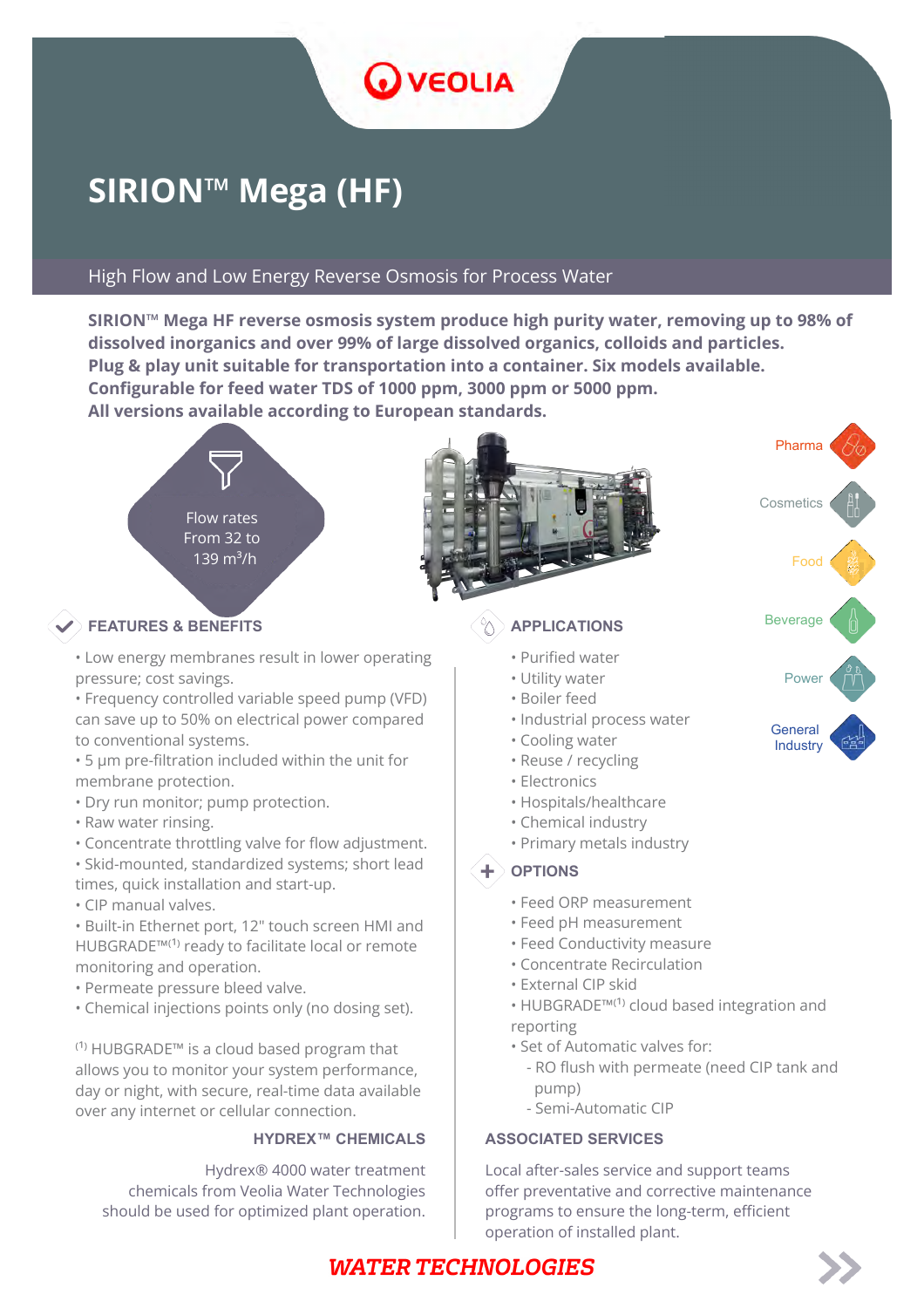

| <b>Model</b>               | <b>Unit</b>        | 420x6           | 420x7                                                                  | 840x6  | 840x7  | 1260x6 | 1260x7 |  |
|----------------------------|--------------------|-----------------|------------------------------------------------------------------------|--------|--------|--------|--------|--|
| Inlet Salinity TDS (NaCl)  | mg/l               | Up to 1000 mg/L |                                                                        |        |        |        |        |  |
| <b>Typical Design Flux</b> | 1/h/m <sup>2</sup> | 27              |                                                                        |        |        |        |        |  |
| Permeate Nominal Flowrate  | $m^3/h$            | 39.70           | 44.00                                                                  | 79.50  | 88.00  | 119.30 | 132.00 |  |
| Nominal Feed Flowrate      | $m^3/h$            | 52.90           | 53.70                                                                  | 106.00 | 107.30 | 159.10 | 161.00 |  |
| Recovery                   | $\frac{0}{0}$      |                 | 75 (70-82)  82 (70-82)  75 (70-82)  82 (70-82)  75 (70-82)  82 (70-82) |        |        |        |        |  |
| <b>Installed Power</b>     | <b>kW</b>          | 37              | 37                                                                     | 75     | 75     | 90     | 90     |  |

*Selection of models must be done following RO projections based on project specific inlet water characteristics. Flow rates and installed power are dependent on feed water quality, those quoted are values based on 1000 ppm TDS & SDI <3. Up to 5000 ppm TDS upon request.*

#### **System Dimensions**

| <b>Model</b>                  | <b>Unit</b> | 420x6 | 420x7 | 840x6 | 840x7 | 1260x6 | 1260x7 |
|-------------------------------|-------------|-------|-------|-------|-------|--------|--------|
| <b>Total Installed Length</b> | m           | 6.88  | 7.92  | 6.88  | 7.92  | 6.88   | 7.92   |
| <b>Total Installed Width</b>  | m           | 1.30  | 1.30  | 1.71  | 1.71  | 2.20   | 2.20   |
| <b>Total Installed Height</b> | m           | 2.80  | 2.80  | 2.83  | 2.83  | 2.83   | 2.83   |
| <b>Empty Weight</b>           | kg          | 3200  | 3550  | 5000  | 5400  | 6300   | 6800   |
| <b>Operating Weight</b>       | <b>kg</b>   | 4700  | 5200  | 7800  | 8700  | 10500  | 11800  |

#### **Pipes Connections**

| <b>Model</b>           | <b>Unit</b> | 420x6 | 420x7 | 840x6 | 840x7 | 1260x6 | 1260x7 |
|------------------------|-------------|-------|-------|-------|-------|--------|--------|
| Feed                   | <b>DN</b>   | 100   | 100   | 150   | 150   | 150    | 150    |
| Permeate               | <b>DN</b>   | 80    | 80    | 150   | 150   | 150    | 150    |
| Permeate diversion     | <b>DN</b>   | 50    | 50    | 150   | 150   | 150    | 150    |
| Concentrate            | <b>DN</b>   | 50    | 50    | 80    | 80    | 100    | 100    |
| CIP Inlet              | <b>DN</b>   | 65    | 65    | 100   | 100   | 100    | 100    |
| CIP concentrate outlet | <b>DN</b>   | 65    | 65    | 100   | 100   | 100    | 100    |
| CIP permeate outlet    | <b>DN</b>   | 65    | 65    | 100   | 100   | 100    | 100    |

| <b>Parameter</b>            | Unit.         | l Value l | Skid                   | Epoxy coated carbon        |
|-----------------------------|---------------|-----------|------------------------|----------------------------|
| Minimum ambient temperature | $^{\circ}$ C  |           |                        | steel                      |
| Maximum ambient temperature | $\circ$       | 40        | <b>Control Cabinet</b> | Mild Steel, RAL 7035, IP54 |
| Maximum humidity            | $\frac{0}{0}$ | 90        | Lownraccura Dinawork   | DYCL                       |

#### *Indoor Design. Non-corrosive atmosphere.*

#### **Feed water Requirements**

| <b>Parameter</b>                     | <b>Unit</b>  | Value     | <b>Power Requirements</b>                        |               |                |  |  |
|--------------------------------------|--------------|-----------|--------------------------------------------------|---------------|----------------|--|--|
| Minimum water temperature            | $^{\circ}$ C | 5         | <b>Parameter</b>                                 | <b>Unit</b>   | <b>Value</b>   |  |  |
| Maximum water temperature            | $^{\circ}$ C | 30        | Voltage                                          | $\vee$        | 380 / 420      |  |  |
| Minimum supply pressure              | barg         | 3         | Frequency                                        | Hz            | 50             |  |  |
| Maximum supply pressure              | barg         | 6         | <b>Phases</b>                                    |               | 3              |  |  |
| Max Silt Density Index (SDI)         |              | 3         | Other voltage or frequency available on request. |               |                |  |  |
| Max Oil and Grease                   | mg/l         | $\bigcap$ | <b>Typical Treated Water Quality</b>             |               |                |  |  |
| Maximum Inlet Turbidity              | <b>NTU</b>   |           | Parameter                                        | <b>Unit</b>   | <b>Value</b>   |  |  |
| Max inlet Free Chlorine Cl2          | mg/l         | < 0.1     |                                                  |               |                |  |  |
| Max inlet Iron $Fe3+$                | mg/l         | < 0.05    | <b>Typical Salt Rejection</b>                    | $\frac{0}{0}$ | 96-98          |  |  |
| Max inlet Manganese Mn <sup>2+</sup> | mg/l         | < 0.05    | Compressed Air Pressure                          | barg          | 6              |  |  |
| Max inlet Aluminium Al <sup>3+</sup> | mg/l         | < 0.05    | Permeate Pressure                                | barg          | inlet pressure |  |  |
|                                      |              |           |                                                  |               |                |  |  |

#### **Environmental Conditions Materials of Construction**

| <b>Parameter</b>                         | <b>Unit</b>   | Value | Epoxy coated carbon<br>Skid |                            |
|------------------------------------------|---------------|-------|-----------------------------|----------------------------|
| Minimum ambient temperature              | $^{\circ}$ C  |       |                             | steel                      |
|                                          |               |       |                             |                            |
| Maximum ambient temperature              | $^{\circ}$ C  | 40    | Control Cabinet             | Mild Steel, RAL 7035, IP54 |
|                                          |               |       |                             |                            |
| Maximum humidity                         | $\frac{0}{0}$ | 90    | Low pressure Pipework       | $PVC-U$                    |
| Indoor Design. Non-corrosive atmosphere. |               |       |                             |                            |
|                                          |               |       | High pressure Pipework      | 316L                       |
| Food water Bourisements                  |               |       |                             |                            |

#### **Power Requirements**

| <b>Parameter</b> | Unit <sup>'</sup> | Value   |
|------------------|-------------------|---------|
| Voltage          |                   | 380/420 |
| Frequency        | Hz                |         |
| 'Phases          |                   |         |

#### **Typical Treated Water Quality**

| l Parameter             | <b>Unit</b>   | Value          |
|-------------------------|---------------|----------------|
| Typical Salt Rejection  | $\frac{0}{0}$ | 96-98          |
| Compressed Air Pressure | barg          |                |
| l Permeate Pressure     | barg          | inlet pressure |

*Non corrosive water*

**[www.veoliawatertechnologies.com](http://www.veoliawatertechnologies.com)**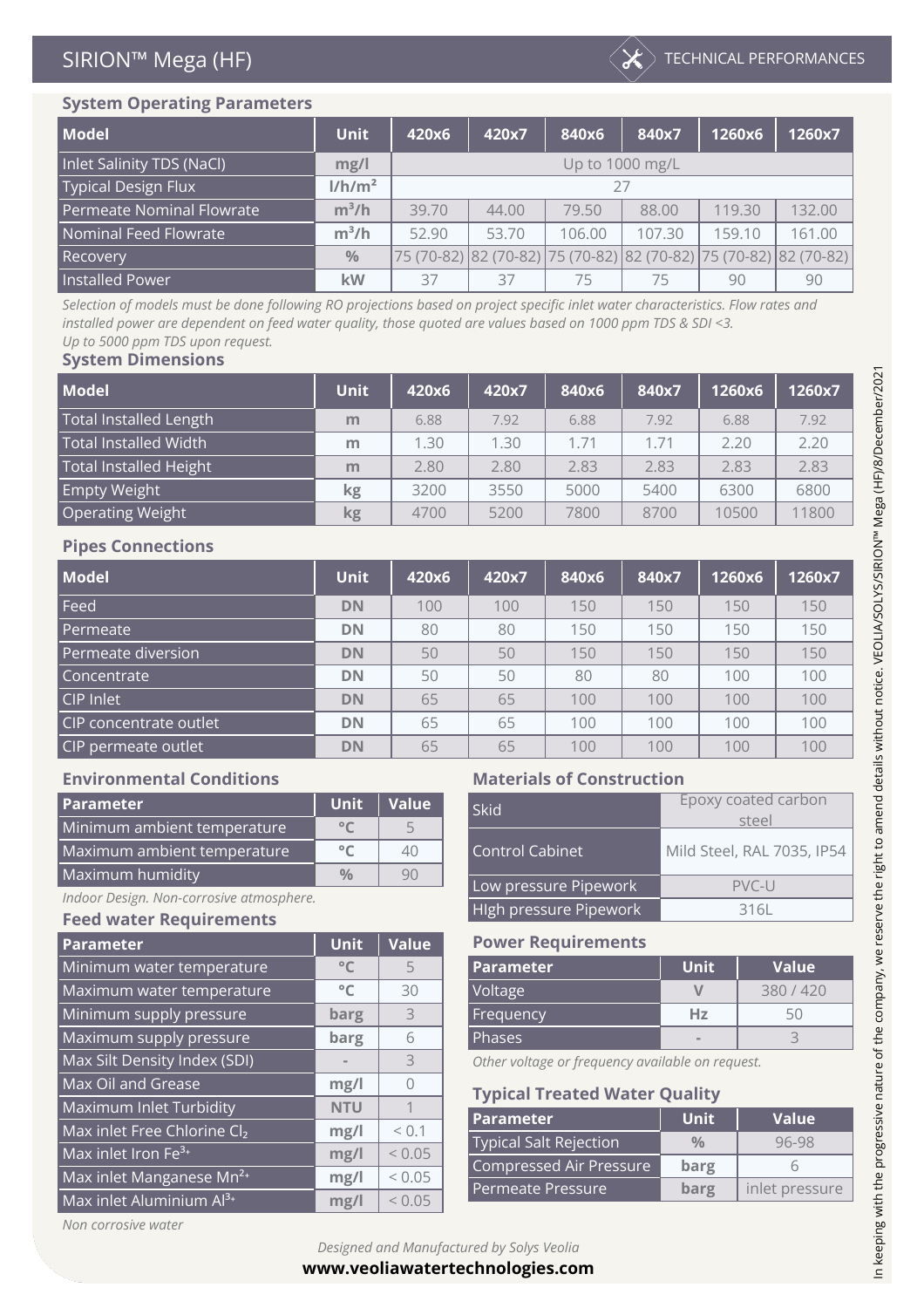# VEOLIA

# **SIRION™ Pro**

#### Reverse Osmosis for Process Water

**SIRION™ Advanced & Pro reverse osmosis system produce high purity water, removing up to 98% of dissolved inorganics and over 99% of large dissolved organics, colloids and particles. Advanced version against Pro equipped with plastic covers granting protection and robust design. Plug & play unit suitable for transportation into a container. All versions available according to European standards.**



#### Industry **FEATURES & BENEFITS APPLICATIONS**

- Low energy Membranes result in lower operating pressure; cost savings.
- Feed salinity up to 1000 mg/l TDS (NaCl).
- 1 μm pre-filtration included within the unit for membrane protection.
- Dry run monitor; pump protection.
- Concentrate throttling valve for flow adjustment and concentrate recirculation.
- Instrument allocated in frontal control block part for comfortable accessibility and workability.
- Skid-mounted, standardized systems; short lead times, quick installation and start-up.
- CIP connections forwards installed.
- HMI Touchscreen 7" modern interface user friendly. Fully configurable and simple operation, monitoring of pressure, flow rate, conductivity and temperature values.
- HUBGRADE™ compatible
- Data logging
- Comms via Modbus TCP or HUBGRADE™
- OPC Compliant

Hydrex® 4000 water treatment chemicals from Veolia Water Technologies should be used for optimized plant operation





- Boiler feed water treatment
- Industrial process water production
- Utility water
- Water recycling & reuse
- Hospital water for sterilization
- Analytical water grade 3 production

#### $+$  OPTIONS

- VFD for HP pump
- Conductivity/temperature sensor feed water
- PH measurement concentrate
- Acid/caustic dosing station
- Antiscalant dosing station
- Raw water automatic / manual blending
- Additional universal inputs / outputs
- $\cdot$  HUBGRADE™ $(1)$
- Front and side covers $^{(2)}$
- PP version $(3)$

*All options available for Advanced model. Pro model compatible with options 1, 3, 6 and 8.* <sup>(1)</sup> HUBGRADE™ is a cloud based program that allows you to monitor your system performance, day or *night, with secure, real-time data available over any internet or cellular connection. ⁽²⁾ Option available for SIRION Pro and SIRION Advanced in PVC version. ⁽³⁾ SIRION Advanced in PP version includes front and side covers.*

#### **HYDREX™ CHEMICALS | ASSOCIATED SERVICES**

Local after-sales service and support teams offer preventative and corrective maintenance programs to ensure the long-term, efficient operation of installed plant.

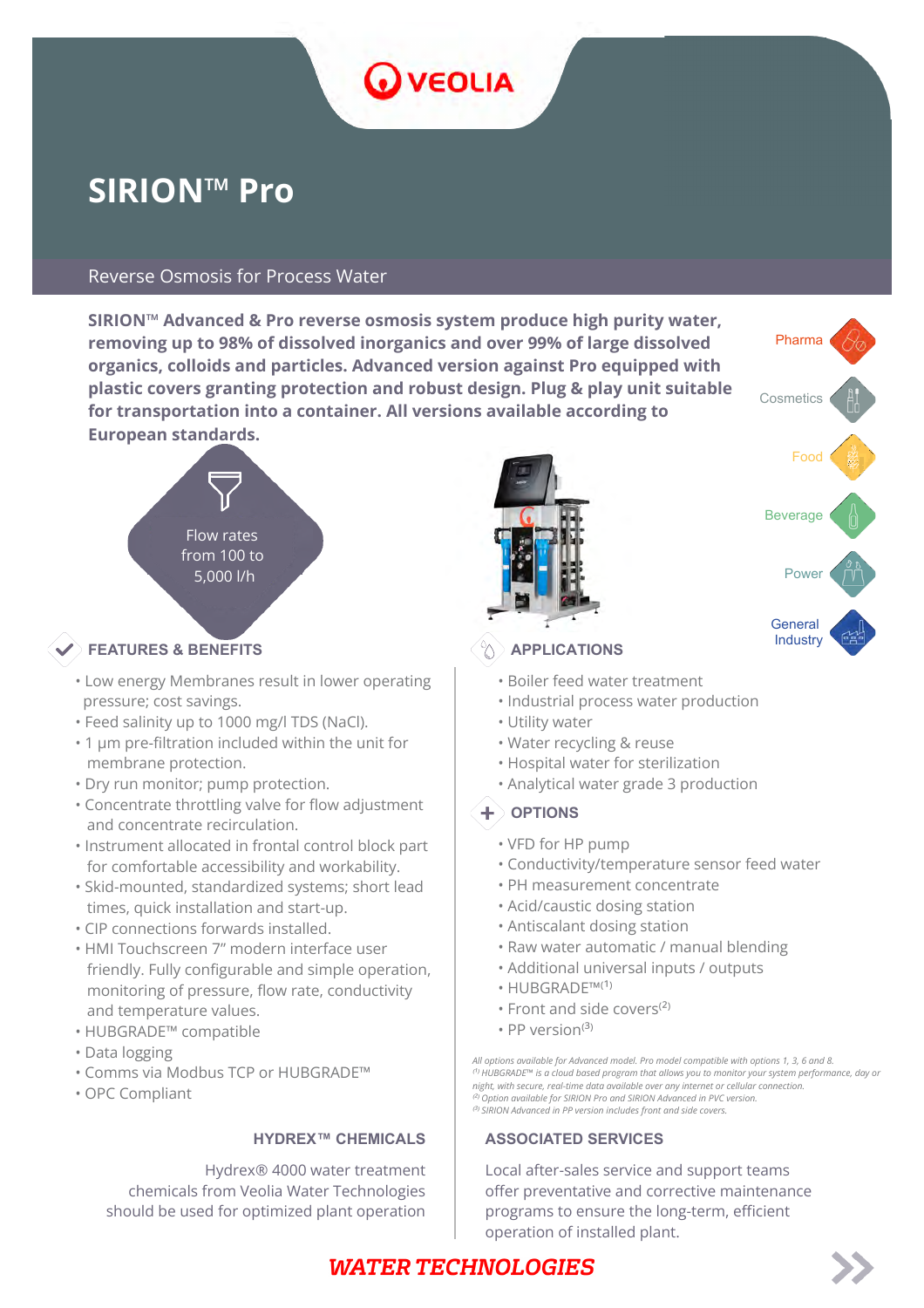| 1000 mg/l configuration $(4)$ | <b>Unit</b>        | 100  | 200             | 300   | 500  | 750  | 1000 |  |  |
|-------------------------------|--------------------|------|-----------------|-------|------|------|------|--|--|
| Inlet Salinity TDS (NaCl)     | mg/l               |      | Up to 1000 mg/l |       |      |      |      |  |  |
| <b>Typical Design Flux</b>    | I/h/m <sup>2</sup> |      |                 | 23-31 |      |      |      |  |  |
| Permeate Nominal Flowrate     | I/h                | 100  | 200             | 300   | 500  | 750  | 1000 |  |  |
| Nominal Feed Flowrate         | 1/h                | 150  | 290             | 430   | 715  | 1070 | 1430 |  |  |
| Recovery                      | $\frac{0}{0}$      |      |                 | 70-80 |      |      |      |  |  |
| <b>Installed Power</b>        | kW                 | 0.5  | 0.5             | 0.5   | 1.5  | 1.5  | 2.2  |  |  |
|                               |                    |      |                 |       |      |      |      |  |  |
| 1000 mg/l configuration $(4)$ | <b>Unit</b>        | 1500 | 2000            | 3000  | 4000 | 5000 |      |  |  |

| $1000 \, \text{m}$ , $1001 \, \text{m}$ | .                  | .               | .                            | .    | .    | .    |  |  |  |  |
|-----------------------------------------|--------------------|-----------------|------------------------------|------|------|------|--|--|--|--|
| Inlet Salinity TDS (NaCl)               | mg/l               | Up to 1000 mg/l |                              |      |      |      |  |  |  |  |
| <b>Typical Design Flux</b>              | 1/h/m <sup>2</sup> |                 | 23-31                        |      |      |      |  |  |  |  |
| Permeate Nominal Flowrate               | I/h                | 1500            | 3000<br>5000<br>4000<br>2000 |      |      |      |  |  |  |  |
| Nominal Feed Flowrate                   | 1/h                | 2145            | 2860                         | 4285 | 5715 | 7145 |  |  |  |  |
| Recovery                                | $\frac{0}{0}$      | 70-80           |                              |      |      |      |  |  |  |  |
| <b>Installed Power</b>                  | kW                 | $\mathbf{z}$    |                              |      | 5.5  | 5.5  |  |  |  |  |

*Selection of models must be done following RO projections based on project specific inlet water characteristics. ⁽⁴⁾ Flow rates and installed power are dependent on feed water quality, those quoted are typical values based on 1000 ppm TDS & SDI <3*

#### **System Dimensions**

| <b>Model</b>                  | <b>Unit</b> | 100   | 200   | 300   | 500   | 750   | 1000  |
|-------------------------------|-------------|-------|-------|-------|-------|-------|-------|
| Total Installed Length        | m           | 0.800 | 0.800 | 0.800 | 0.800 | 0.800 | 0.956 |
| <b>Total Installed Width</b>  | m           | 0.800 | 0.800 | 0.800 | 0.800 | 0.800 | 0.800 |
| <b>Total Installed Height</b> | m           | 1.762 | 1.762 | 1.762 | 1.762 | 1.762 | 1.756 |
| Empty Weight                  | <b>kg</b>   | 190   | 195   | 200   | 220   | 230   | 280   |
| <b>Operating Weight</b>       | <b>kg</b>   | 199   | 208   | 220   | 242   | 260   | 322   |
|                               |             |       |       |       |       |       |       |
| <b>Model</b>                  | <b>Unit</b> | 1500  | 2000  | 3000  | 4000  | 5000  |       |
| <b>Total Installed Length</b> | m           | 0.96  | 0.96  | 1.11  | 1.60  | 1.60  |       |
| <b>Total Installed Width</b>  | m           | 0.80  | 0.80  | 0.80  | 0.80  | 0.80  |       |
| <b>Total Installed Height</b> | m           | 1.756 | 1.756 | 1.756 | 1.761 | 1.761 |       |
| <b>Empty Weight</b>           | <b>kg</b>   | 300   | 320   | 375   | 590   | 600   |       |

#### **Pipes Connections**

| <b>Model</b>                          | <b>Unit</b> | 100   | 200   | 300   | 500   | 750   | 1000           |
|---------------------------------------|-------------|-------|-------|-------|-------|-------|----------------|
| Feed                                  | <b>DN</b>   | 22/18 | 22/18 | 22/18 | 22/18 | 22/18 | 32.00          |
| Permeate                              | <b>DN</b>   | 15/12 | 15/12 | 15/12 | 15/12 | 15/12 | 25             |
| Permeate diversion                    | <b>DN</b>   | 15/12 | 15/12 | 15/12 | 15/12 | 15/12 | 25             |
| Concentrate                           | <b>DN</b>   | 15/12 | 15/12 | 15/12 | 15/12 | 15/12 | 25             |
| CIP Inlet <sup>(5)</sup>              | <b>DN</b>   | 15/12 | 15/12 | 15/12 | 15/12 | 15/12 | $1\frac{1}{4}$ |
| CIP concentrate outlet <sup>(5)</sup> | <b>DN</b>   | 15/12 | 15/12 | 15/12 | 15/12 | 15/12 | $1$ II         |
| CIP permeate outlet                   | <b>DN</b>   | 15/12 | 15/12 | 15/12 | 15    | 15    | 15             |

**Operating Weight <b>kg** | 359 | 396 | 483 | 765 | 776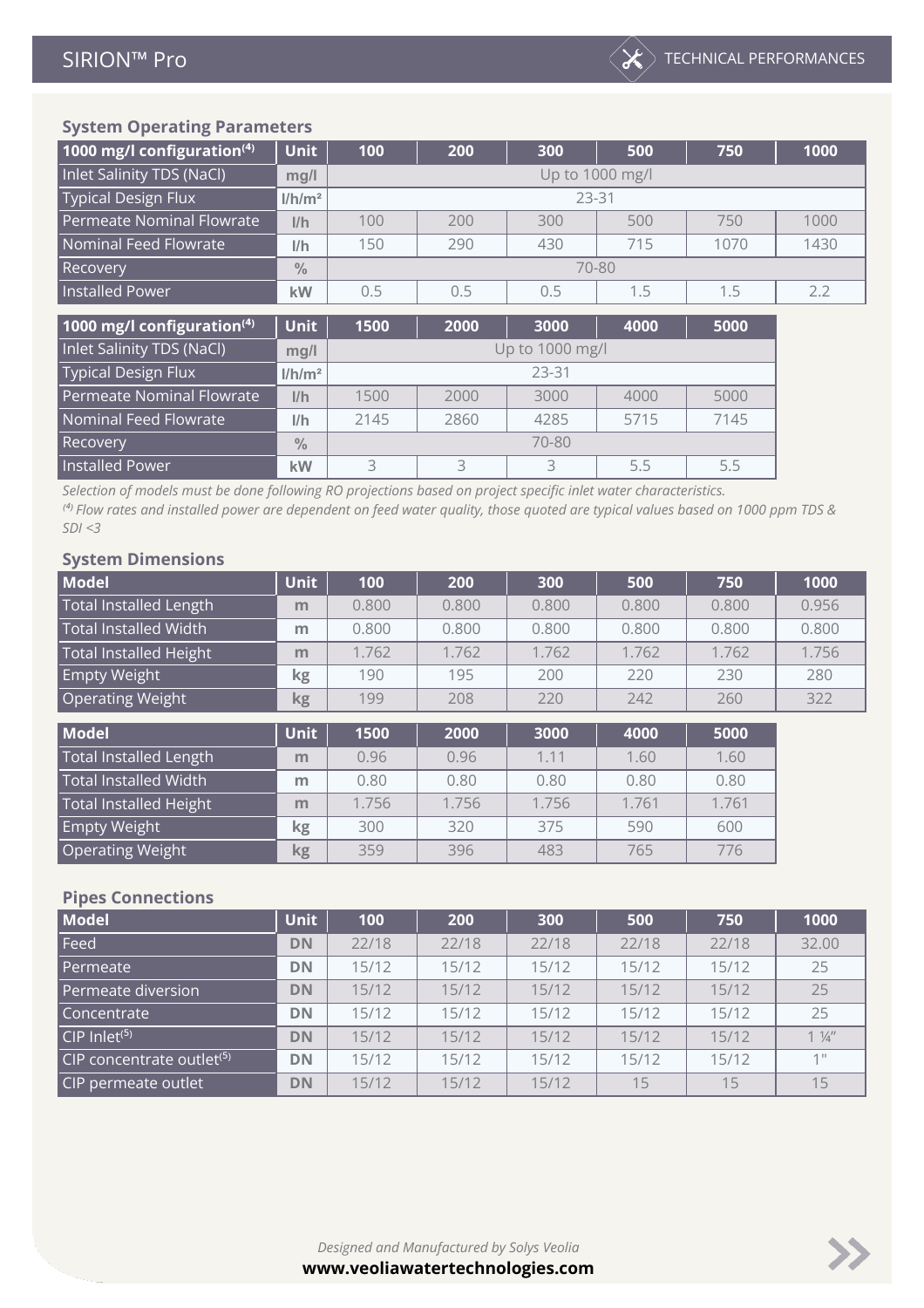

## **Pipes Connections (continued)**

| <b>Model</b>                          | <b>Unit</b> | 1500           | 2000           | 3000           | 4000           | 5000            |
|---------------------------------------|-------------|----------------|----------------|----------------|----------------|-----------------|
| Feed                                  | <b>DN</b>   | 32             | 32             | 32             | 32             | 32              |
| Permeate                              | <b>DN</b>   | 25             | 25             | 25             | 32             | 32              |
| Permeate diversion                    | <b>DN</b>   | 25             | 25             | 25             | 32             | 32              |
| Concentrate                           | <b>DN</b>   | 25             | 25             | 25             | 25             | 25              |
| CIP Inlet <sup>(5)</sup>              | <b>DN</b>   | $1\frac{1}{4}$ | $1\frac{1}{4}$ | $1\frac{1}{4}$ | $1\frac{1}{4}$ | $1 \frac{1}{4}$ |
| CIP concentrate outlet <sup>(5)</sup> | <b>DN</b>   | 11             | $1$ II         | 11             | 111            | 11              |
| CIP permeate outlet                   | <b>DN</b>   | 15             | 15             | 15             | 20             | 20              |

*⁽⁵⁾ BSPT (R/Rp) – British Standard Tapered Pipe, for pipes and tapered thread*

### **Materials of Construction**

| <b>Model</b>           | 100                  | 200                                 | 300 | 500                                         | 750 | 1000               | $1500$ 2000 |  | 3000   4000 |  | 5000 |
|------------------------|----------------------|-------------------------------------|-----|---------------------------------------------|-----|--------------------|-------------|--|-------------|--|------|
| <b>Skid</b>            |                      | Epoxy-polyester coated carbon steel |     |                                             |     |                    |             |  |             |  |      |
| <b>Control Cabinet</b> |                      | Mild Steel, RAL 7035, IP55          |     |                                             |     |                    |             |  |             |  |      |
| Low pressure Pipework  | 100 - 300: PA piping |                                     |     | 500 and 750:<br>PVC-U and PA<br>combination |     | 1000 - 5000: PVC-U |             |  |             |  |      |
| High pressure Pipework | Combination of AISI  | $100 - 300$ :<br>316L and PA        |     | 500-5000: PVC-U                             |     |                    |             |  |             |  |      |

| Parameter                            | <b>Unit</b>  | Value          | <b>Parameter</b>                            | <b>Unit</b>                 | Value |  |  |  |  |
|--------------------------------------|--------------|----------------|---------------------------------------------|-----------------------------|-------|--|--|--|--|
| Minimum water temperature            | $^{\circ}$ C |                | Minimum ambient temperature<br>$^{\circ}$ C |                             |       |  |  |  |  |
| Maximum water temperature            | $^{\circ}$ C | 30             |                                             | Maximum ambient temperature |       |  |  |  |  |
| Minimum supply pressure              | barg         | $\overline{2}$ | Maximum humidity                            | $\frac{0}{0}$               | 90    |  |  |  |  |
| Maximum supply pressure              | barg         | 6              | Indoor Design. Non-corrosive atmosphere     |                             |       |  |  |  |  |
| Max Silt Density Index (SDI)         |              | $<$ 3          |                                             |                             |       |  |  |  |  |
| Maximum Inlet Turbidity              | <b>NTU</b>   | $<$ 1          |                                             |                             |       |  |  |  |  |
| Max inlet Iron Fe <sup>3+</sup>      | mg/l         | < 0.05         | <b>Power Requirements</b>                   |                             |       |  |  |  |  |
| Max inlet Manganese Mn <sup>2+</sup> | mg/l         | < 0.05         | Voltage                                     | 380/420V                    |       |  |  |  |  |
| Max inlet Aluminium Al <sup>3+</sup> | mg/l         | < 0.05         | Frequency                                   | 50Hz                        |       |  |  |  |  |
| <b>Max Oil and Grease</b>            | mg/l         | $\bigcap$      | 1 ph (100-300 model)                        |                             |       |  |  |  |  |
| Max inlet Free Chlorine Cl2          | mg/l         | < 0.1          | Phases<br>$+N + E / 3Ph + N + E$            |                             |       |  |  |  |  |

*Non corrosive water. For models without VFD option and PVC-U version, it is advisable to have pressure regulation at the plant inlet. Temperature range depending on TDS*

#### **Feed water Requirements Environmental Conditions**

| <b>Parameter</b>            | <b>Unit</b> | <i><u><b>Value</b></u></i> |
|-----------------------------|-------------|----------------------------|
| Minimum ambient temperature |             | $\overline{\phantom{0}}$   |
| Maximum ambient temperature |             |                            |
| Maximum humidity            | $V_{0}$     |                            |

#### **Power Requirements**  $2300$  V (100-300 model)  $\sim$

| Voltage       | 380/420V                                       |
|---------------|------------------------------------------------|
| Frequency     | 50Hz                                           |
| <b>Phases</b> | 1 ph (100-300 model)<br>$+N$ + F / 3Ph + N + F |

*Other voltage or frequency available on request.*

#### **Typical Treated Water Quality**

 $\mathcal{A}$ 

| <b>Parameter</b>              | <b>Unit</b>   | <b>Value</b>           |  |  |
|-------------------------------|---------------|------------------------|--|--|
| <b>Typical Salt Rejection</b> | $\frac{0}{0}$ | $96 - 98$              |  |  |
|                               |               | Minimum inlet pressure |  |  |
|                               |               | on HP pump $=$ min     |  |  |
| <b>Permeate Pressure</b>      |               | available permeate     |  |  |
|                               | barg          | pressure considering   |  |  |
|                               |               | drop pressure on the   |  |  |
|                               |               | cartridge filter       |  |  |

In keeping with the progressive nature of the company, we reserve the right to amend details without notice. VEOLIA/SOLYS/SIRION™ Pro/8/December/2021 In keeping with the progressive nature of the company, we reserve the right to amend details without notice. VEOLIA/SOLYS/SIRION™ Pro/8/December/2021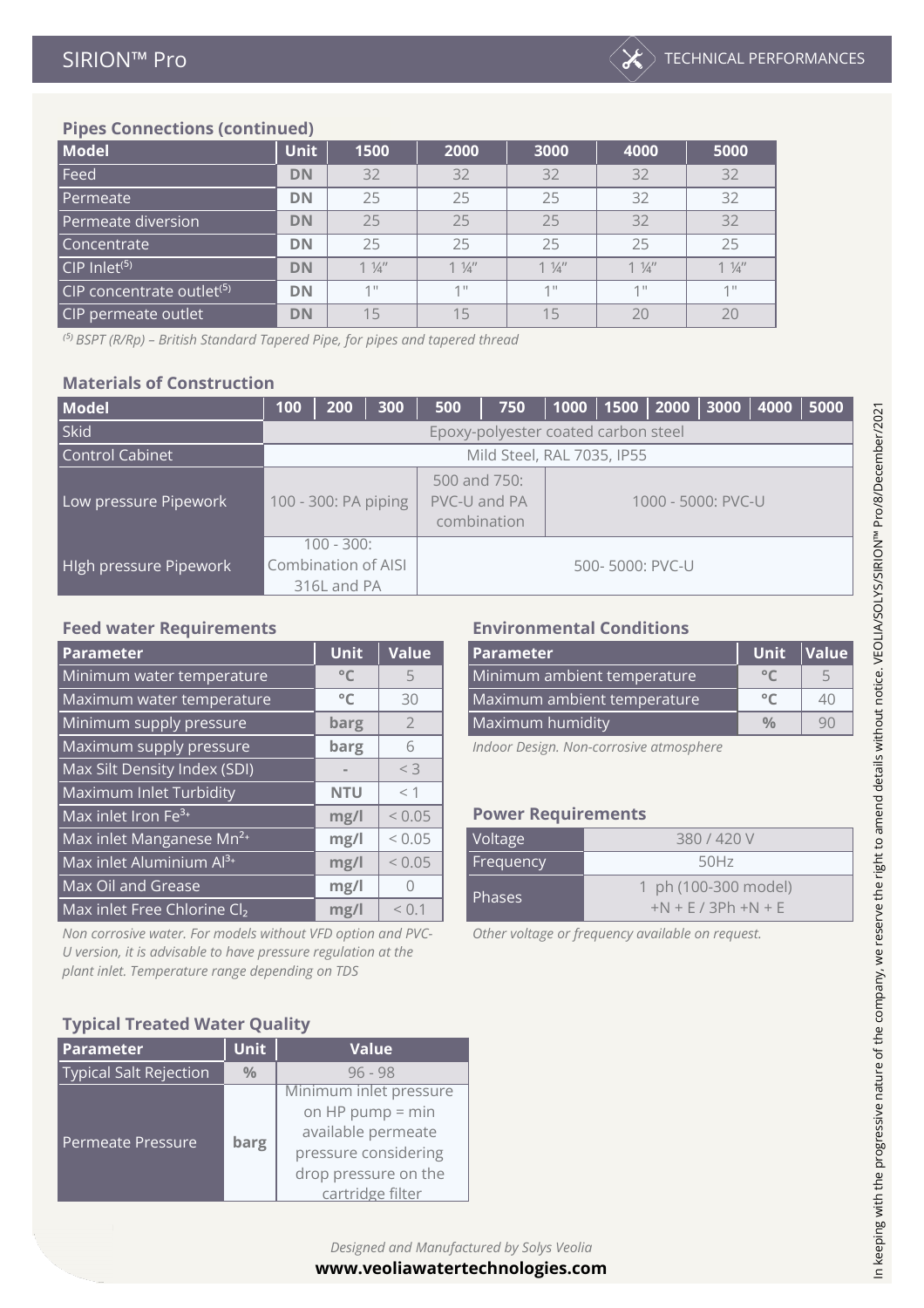# **D** VEOLIA

# **SIRION™ Advanced**

#### Reverse Osmosis for Process Water

**SIRION™ Advanced & Pro reverse osmosis system produce high purity water, removing up to 98% of dissolved inorganics and over 99% of large dissolved organics, colloids and particles. Advanced version against Pro equipped with plastic covers granting protection and robust design. Plug & play unit suitable for transportation into a container. All versions available according to European standards.**



#### $\bullet$  FEATURES & BENEFITS  $\textcircled{A}$  APPLICATIONS

- Low energy Membranes result in lower operating pressure; cost savings.
- Feed salinity up to 1000 mg/l TDS (NaCl).
- 1 μm pre-filtration included within the unit for membrane protection.
- Dry run monitor; pump protection.
- Concentrate throttling valve for flow adjustment and concentrate recirculation.
- Instrument allocated in frontal control block part for comfortable accessibility and workability.
- Skid-mounted, standardized systems; short lead times, quick installation and start-up.
- CIP connections forwards installed.
- HMI Touchscreen 7" modern interface user friendly. Fully configurable and simple operation, monitoring of pressure, flow rate, conductivity and temperature values.
- HUBGRADE™ compatible
- Data logging
- Comms via Modbus TCP or HUBGRADE™
- OPC Compliant

#### **HYDREX™ CHEMICALS**

Hydrex® 4000 water treatment chemicals from Veolia Water Technologies should be used for optimized plant operation





- Boiler feed water treatment
- Industrial process water production
- Utility water
- Water recycling & reuse
- Hospital water for sterilization
- Analytical water grade 3 production

#### $+$  OPTIONS

- VFD for HP pump
- Conductivity/temperature sensor feed water
- PH measurement concentrate
- Acid/caustic dosing station
- Antiscalant dosing station
- Raw water automatic / manual blending
- Additional universal inputs / outputs
- $\cdot$  HUBGRADE™ $(1)$
- $\cdot$  Front and side covers<sup>(2)</sup>
- PP version $(3)$

*All options available for Advanced model. Pro model compatible with options 1, 3, 6 and 8. ⁽¹⁾ HUBGRADE™ is a cloud based program that allows you to monitor your system performance, day or night, with secure, real-time data available over any internet or cellular connection. ⁽²⁾ Option available for SIRION Pro and SIRION Advanced in PVC version. ⁽³⁾ SIRION Advanced in PP version includes front and side covers.*

#### **ASSOCIATED SERVICES**

Local after-sales service and support teams offer preventative and corrective maintenance programs to ensure the long-term, efficient operation of installed plant.

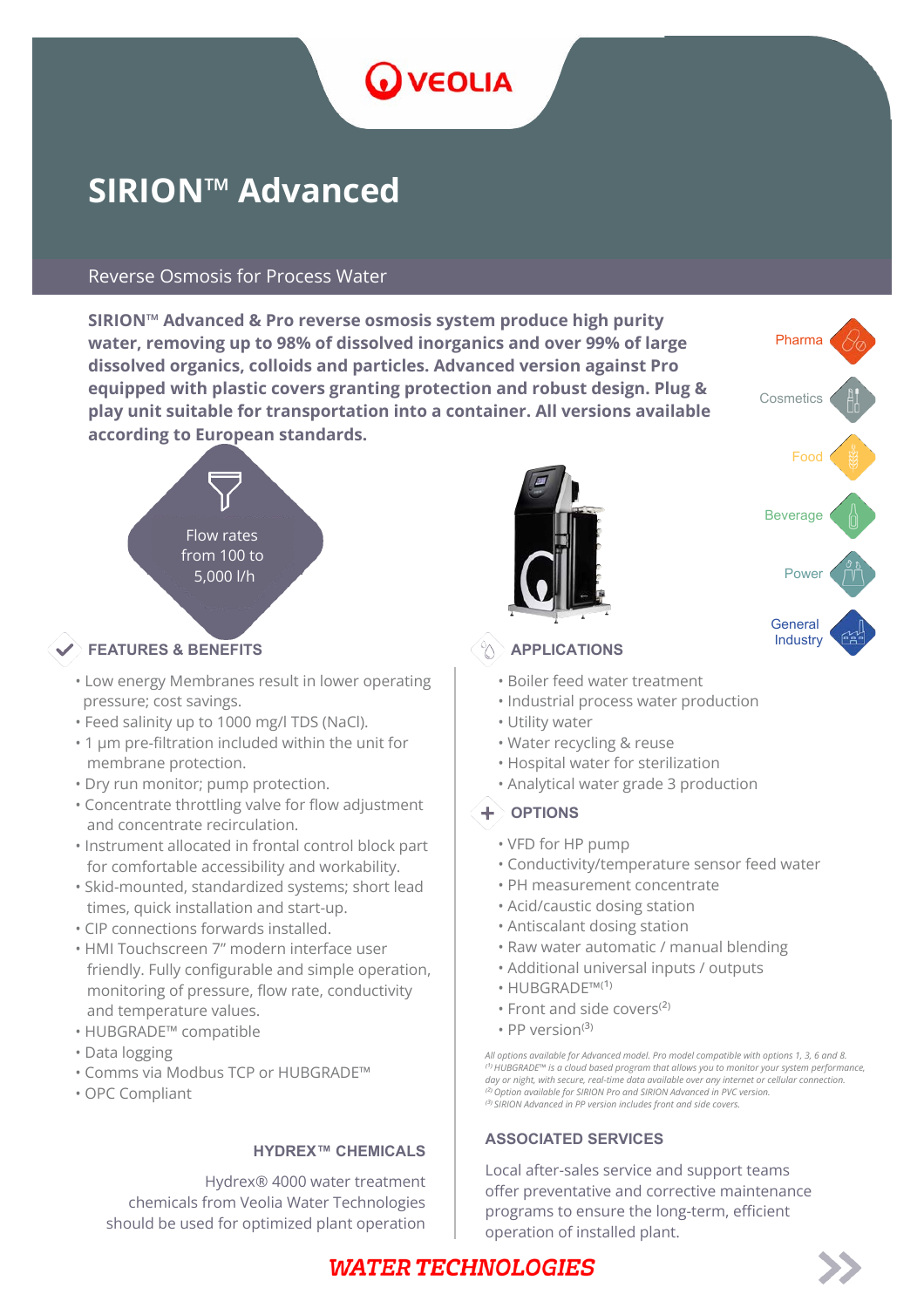| 1000 mg/l configuration $(4)$ | <b>Unit</b>        | 100  | 200             | 300                     | 500   | 750  | 1000 |  |  |  |  |  |
|-------------------------------|--------------------|------|-----------------|-------------------------|-------|------|------|--|--|--|--|--|
| Inlet Salinity TDS (NaCl)     | mg/l               |      | Up to 1000 mg/l |                         |       |      |      |  |  |  |  |  |
| <b>Typical Design Flux</b>    | 1/h/m <sup>2</sup> |      | 23-31           |                         |       |      |      |  |  |  |  |  |
| Permeate Nominal Flowrate     | I/h                | 100  | 200             | 300                     | 500   | 750  | 1000 |  |  |  |  |  |
| Nominal Feed Flowrate         | 1/h                | 150  | 290             | 430                     | 715   | 1070 | 1430 |  |  |  |  |  |
| <b>Recovery</b>               | $\frac{0}{0}$      |      |                 |                         | 70-80 |      |      |  |  |  |  |  |
| <b>Installed Power</b>        | kW                 | 0.5  | 0.5             | 0.5                     | 1.5   | 1.5  | 2.2  |  |  |  |  |  |
|                               |                    |      |                 |                         |       |      |      |  |  |  |  |  |
| 1000 mg/l configuration $(4)$ | <b>Unit</b>        | 1500 | 2000            | 3000                    | 4000  | 5000 |      |  |  |  |  |  |
| Inlet Salinity TDS (NaCl)     | $m0$ /             |      |                 | $\ln$ to 1000 mg/ $\ln$ |       |      |      |  |  |  |  |  |

| Inlet Salinity TDS (NaCl)  | mg/l               | Up to 1000 mg/l                      |      |      |      |      |  |  |  |
|----------------------------|--------------------|--------------------------------------|------|------|------|------|--|--|--|
| <b>Typical Design Flux</b> | 1/h/m <sup>2</sup> | 23-31                                |      |      |      |      |  |  |  |
| Permeate Nominal Flowrate  | I/h                | 5000<br>1500<br>3000<br>4000<br>2000 |      |      |      |      |  |  |  |
| Nominal Feed Flowrate      | l/h                | 2145                                 | 2860 | 4285 | 5715 | 7145 |  |  |  |
| Recovery                   | $\frac{0}{0}$      | 70-80                                |      |      |      |      |  |  |  |
| <b>Installed Power</b>     | kW                 |                                      |      |      | 5.5  | 5.5  |  |  |  |

*Selection of models must be done following RO projections based on project specific inlet water characteristics.*

**Empty Weight kg** 300 320 375 590 600 **Operating Weight <b>kg** | 359 | 396 | 483 | 765 | 776

*⁽⁴⁾ Flow rates and installed power are dependent on feed water quality, those quoted are typical values based on 1000 ppm TDS & SDI <3*

#### **System Dimensions**

| <b>Model</b>                  | <b>Unit</b> | 100   | 200   | 300   | 500   | 750   | 1000  |
|-------------------------------|-------------|-------|-------|-------|-------|-------|-------|
| <b>Total Installed Length</b> | m           | 0.800 | 0.800 | 0.800 | 0.800 | 0.800 | 0.956 |
| Total Installed Width         | m           | 0.800 | 0.800 | 0.800 | 0.800 | 0.800 | 0.800 |
| <b>Total Installed Height</b> | m           | 1.762 | 1.762 | 1.762 | 1.762 | 1.762 | 1.756 |
| Empty Weight                  | kg          | 190   | 195   | 200   | 220   | 230   | 280   |
| Operating Weight              | kg          | 199   | 208   | 220   | 242   | 260   | 322   |
| <b>Model</b>                  | <b>Unit</b> | 1500  | 2000  | 3000  | 4000  | 5000  |       |
| <b>Total Installed Length</b> | m           | 0.956 | 0.956 | 1.106 | 1.600 | 1.600 |       |
| <b>Total Installed Width</b>  | m           | 0.800 | 0.800 | 0.800 | 0.800 | 0.800 |       |
| <b>Total Installed Height</b> | m           | 1.756 | 1.756 | 1.756 | 1.761 | 1.761 |       |

#### **Pipes Connections**

| <b>Model</b>                          | <b>Unit</b> | 100   | 200   | 300   | 500   | 750   | 1000           |
|---------------------------------------|-------------|-------|-------|-------|-------|-------|----------------|
| Feed                                  | <b>DN</b>   | 22/18 | 22/18 | 22/18 | 22/18 | 22/18 | 32.00          |
| Permeate                              | DN          | 15/12 | 15/12 | 15/12 | 15/12 | 15/12 | 25             |
| Permeate diversion                    | <b>DN</b>   | 15/12 | 15/12 | 15/12 | 15/12 | 15/12 | 25             |
| Concentrate                           | DN          | 15/12 | 15/12 | 15/12 | 15/12 | 15/12 | 25             |
| $CIP$ Inlet <sup>(5)</sup>            | <b>DN</b>   | 15/12 | 15/12 | 15/12 | 15/12 | 15/12 | $1\frac{1}{4}$ |
| CIP concentrate outlet <sup>(5)</sup> | <b>DN</b>   | 15/12 | 15/12 | 15/12 | 15/12 | 15/12 | $1\frac{1}{4}$ |
| CIP permeate outlet                   | <b>DN</b>   | 15/12 | 15/12 | 15/12 | 15    | 15    | 15             |